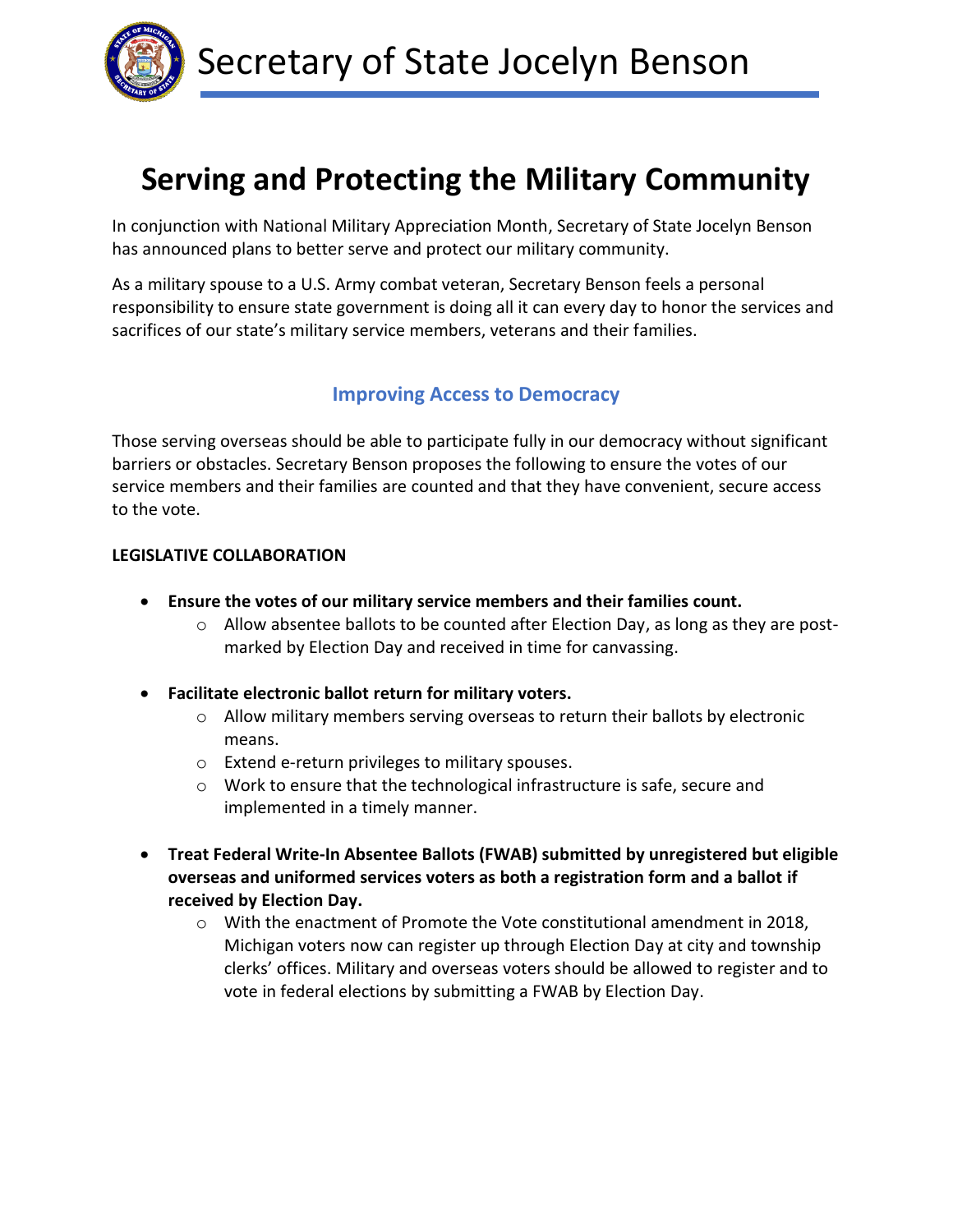#### **NEW DEPARTMENT OF STATE INITIATIVES**

- **Expand the number of voter registration agencies and voter registration drives in the military community through collaboration with the Michigan National Guard, Department of Defense and Department of Veterans Affairs.**
	- $\circ$  Currently, recruitment offices of the U.S. armed forces serve as voter registration agencies. Working in partnership, the state and federal government could expand the number of offices where these services are available or designate the entire department as a voter registration agency.
- **Improve ballot tracking tools for military and overseas voters to track their ballots and their ballot applications online.**
	- o Implement ballot tracking tools that give military and overseas voters access to real-time, detailed online information about the status of their ballot and ballot applications.
- **Create a portal for the military community at Michigan.gov/MilitaryVoting.**
	- $\circ$  This web portal will include important election information for military service members and their families and an interface for them to have their questions answered by the Bureau of Elections.

# **Recognizing Veterans' Service and Sacrifice**

Historically, the Michigan Department of State has served veterans by attending local events, emphasizing service-themed plates and creating a veteran designation for licenses and ID cards. The department also annually creates large lobby displays in the Austin building and secondary complex in November for Veterans Day, featuring pictures and descriptions of employees and their family members who have served.

Secretary Benson will expand these practices with opportunities for both legislative and community engagement.

#### **LEGISLATIVE COLLABORATION**

- **Eliminate the charge for military license plates.**
	- $\circ$  Campaign and Service Medal Veteran plates are available for veterans who have served in Afghanistan, Iraq and Vietnam. Veterans must provide their Certificate of Release or Discharge from Active Duty form (DD-214) indicating a medal award to qualify for a Campaign or Service Medal Veteran plate.
	- $\circ$  Veteran plates cost an additional \$5. Secretary Benson supports waiving this \$5 plate charge. The anticipated loss in revenue (\$170,000) would be made up through department-wide efficiencies.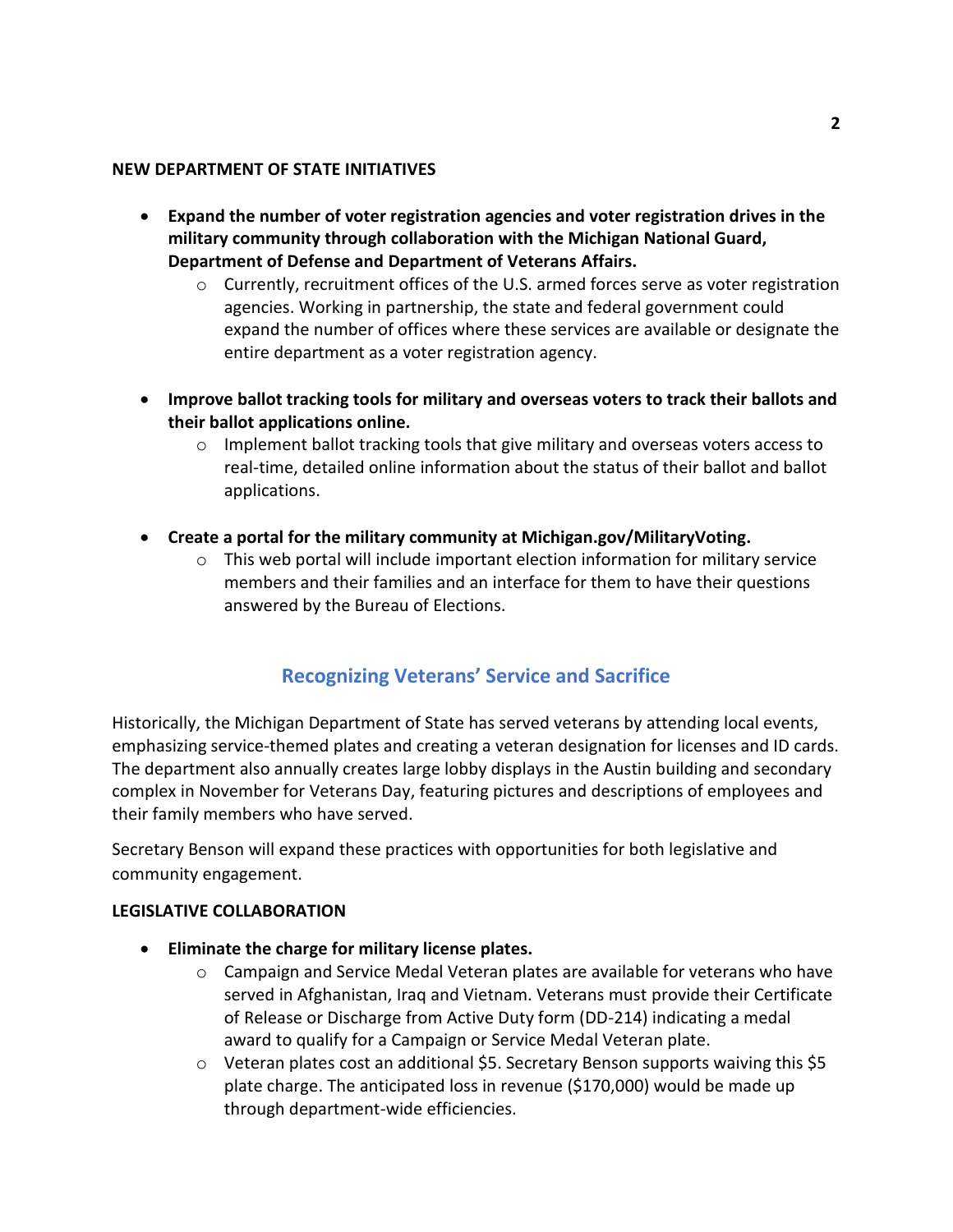#### • **Support development of new plates.**

- o *Blue Star Families*: People serving in the military and their immediate family members would be eligible for this plate.
- o *Women Veterans*: A plate to honor female veterans.

#### **NEW DEPARTMENT OF STATE INITIATIVES**

#### • **Thank veterans in our branch offices.**

- $\circ$  Department of State employees and/or family members who are veterans will be featured at branch offices, including a description of service and a special thank you from Secretary Benson.
- $\circ$  In the future, the department will expand this program to invite public participation in branch offices across the state.

#### • **"Honor a veteran with your vote"**

- $\circ$  Beginning in 2020, Michigan residents will join Americans from 13 other states with a new "Honor a veteran with your vote" program. This will be an opportunity for Michigan residents to pay tribute to a veteran or active duty service member by submitting a dedication to the Secretary of State. Dedications will be featured on the Secretary of State website, and dedicators as well as honorees will be able to print a certificate of dedication or receive a button in the mail to wear on Election Day along with their "I voted" sticker.
- $\circ$  In states across the country, this is a meaningful way for citizens to show their appreciation for individuals who have served to protect our basic liberties, including the right to vote.